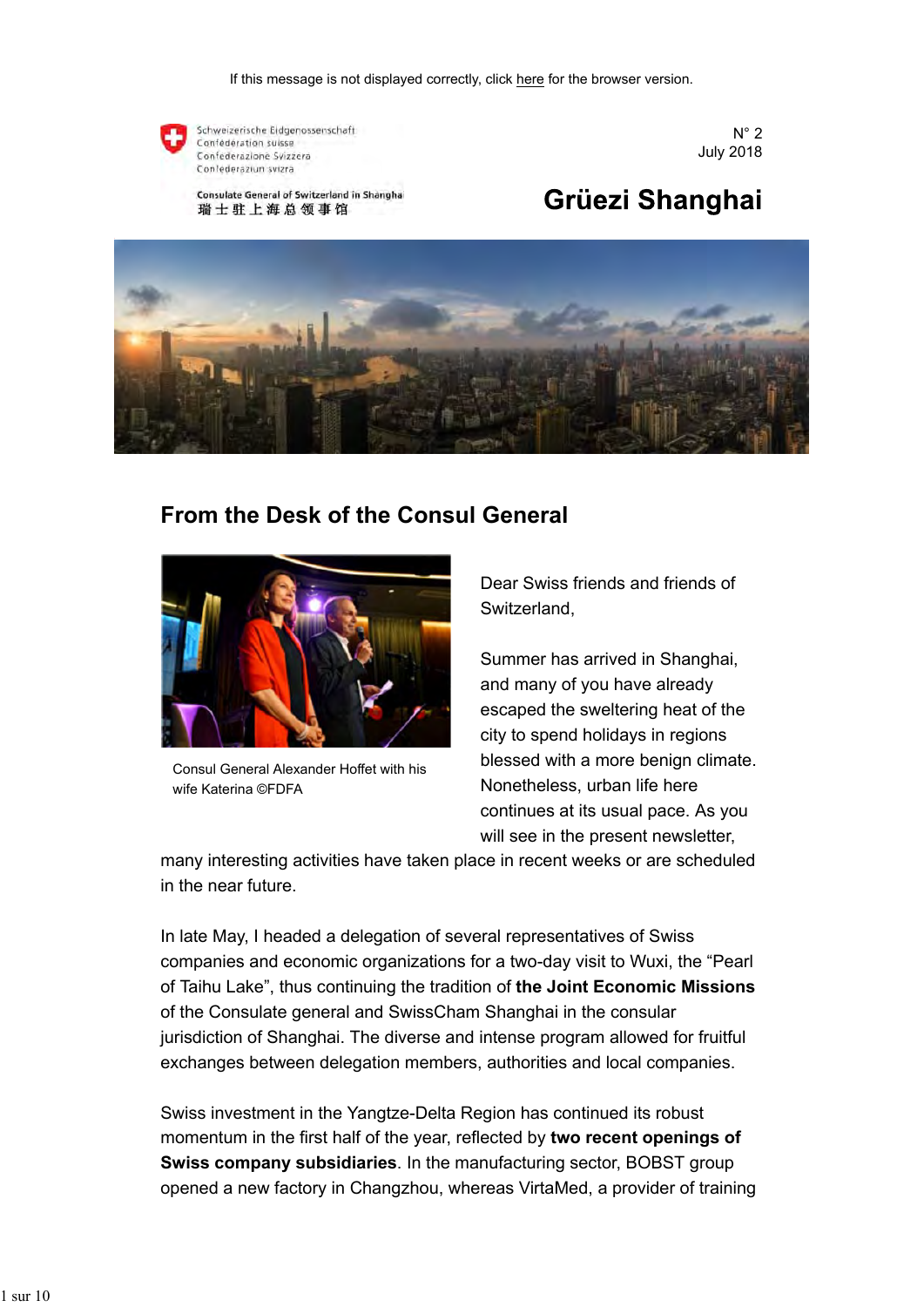solutions for medical devices, is launching its market entry in China with a new office in Shanghai.

In the field of art and culture, it is noteworthy that the Swiss-Mongolian Movie **'Out of Paradise'** has won the Golden Goblet Award at 21st Shanghai International Film Festival. Moreover, I would highly recommend you to visit the exhibition **"Charlie Chaplin – A vision"**, proposed by the Musée de l'Elysée Lausanne and co-produced with the Yuz Museum Shanghai where it will be shown until the beginning of October 2018. Last but not least, don't forget to save the date for the celebrations for the **Swiss National Day** which this year will be held on July 28.

In conclusion, I would like to seize this opportunity to say goodbye to the readers of the Grüezi Shanghai Newsletter and wish you all the best for your personal and professional future. The time has come for me and my family to leave Shanghai after four exciting years in China. My successor Mr. Olivier Zehnder will take up his position in late August 2018.

Alexander Hoffet Consul General

#### **CONTENTS**

Economic Section Cultural Section Upcoming Events Swiss Business Hub swissnex China SwissCham Shanghai Swiss Centers China Swiss Club Shanghai

#### **Economic Section**

## **Economic Mission to Wuxi**



The Consulate General in Shanghai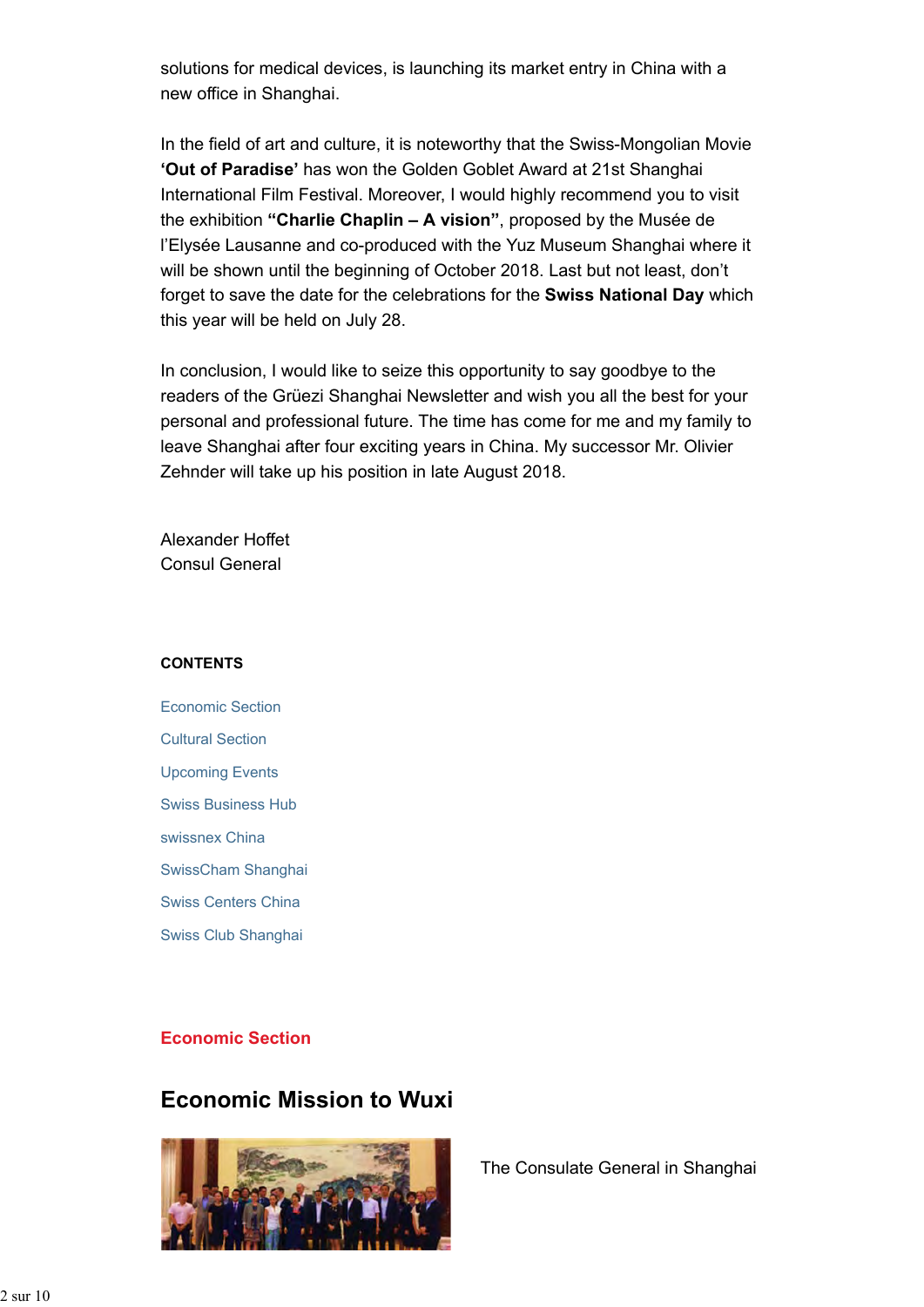

Delegation at the official meeting with the vice mayor of Wuxi ©FDFA

organized, supported by SwissCham, this year's **first economic mission to Wuxi** in Jiangsu province from May 28-29. Located at the shores of Taihu Lake, Wuxi has a thriving economy and is, similar to Switzerland, known for its well performing small and middle

sized companies. Led by **Consul General Alexander Hoffet**, the delegation consisted of **25 members representing 19 Swiss companies** and organizations. The program of the mission included official meetings with municipal leaders, a matchmaking event with local firms and visits to selected companies and institutions. The broad spectrum of expertise of the delegation brought about a fruitful exchange between the delegation members, authorities and local companies.

## **Company Openings**

Consul General Alexander Hoffet attended the opening ceremony of **BOBST Changzhou Co. Ltd**. on May 16. BOBST Group opened a new facility in Changzhou China for the production of web-fed equipment for printing and converting flexible materials.

On the June 25, **VirtaMed**, a previous ETH start-up, celebrated



Opening ceremony BOBST Changzhou Co. Ltd. ©FDFA

the establishment of an office in Shanghai and invited the Consul General for a speech. From now on, they will provide operation simulators for doctors also in China.

#### **Cultural Section**

## **Swiss Film 'Out of Paradise' Wins Grand Prize**



**'Out of Paradise'** , a co-production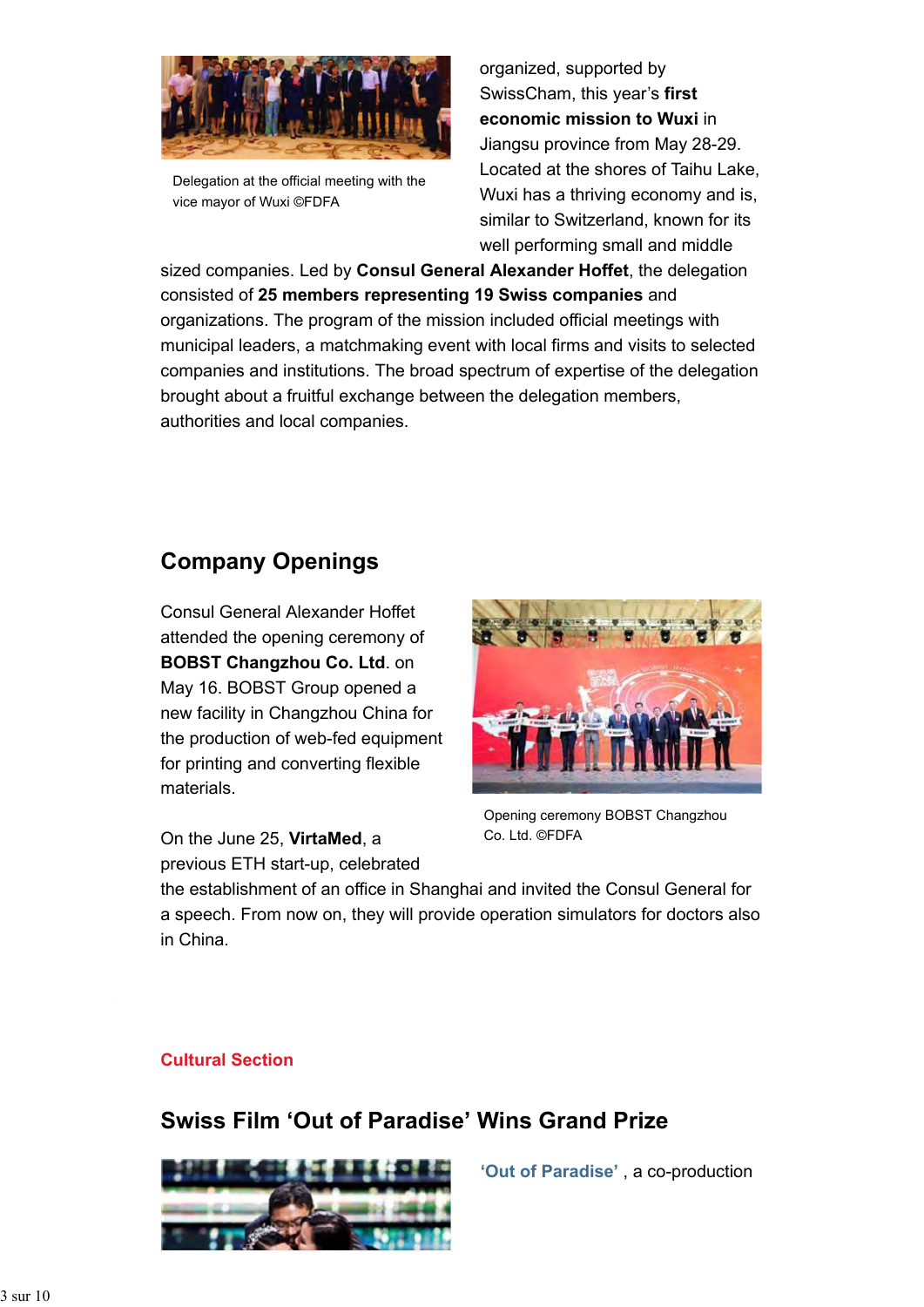

Film director Batbayar Chogsom and actresses Enerel Tumen and Erdenetsetseg Tsend-Ayush celebrate their success ©FDFA

between Switzerland and Mongolia, received the **Golden Goblet Award** in the **main category 'Best Feature Film'** on June 24, 2018 at the 21st Shanghai International Film Festival.

The film by **Swiss-Mongolian director Batbayar Chogsom** is a heartwarming road movie about an innocent nomadic couple embarking on an arduous journey to the metropolis of Ulaanbaatar, where

their trust and love for each other is put to the ultimate test… The jury panel praised the film as "simple, sincere and poetic." Film director Chogsom said that he could not find the words to describe his feelings while accepting the award at the Shanghai Grand Theater.

During his short stay in Shanghai, Batbayar Chogsom hold a master class on screen writing at the Shanghai Theater Academy, which was initiated by the cultural section of the Consulate General. Furthermore, a **reception** was held by **Consul General Alexander Hoffet** for the celebration of the nomination for the Golden Goblet Award on June 21, 2018.

## **Opening of the Exhibition 'Charlie Chaplin. A Vision'**



Guests of honour at the Yuz Museum ©FDFA

**'Charlie Chaplin. A Vision'** is an exhibition proposed by the **Musée de l'Elysée Lausanne** and coproduced by the **Yuz Museum Shanghai**. Presented in chronological order, the exhibition explores the reasons for Chaplin's success, those that brought about and nourished his critical fortunes, and measures the role that the photographic image played in the

prosperity of the legend.

Charlie Chaplin spent the **last 25 years of his life** on the sunny plateau above Vevey, Switzerland. After being denied reentry to the USA, he decided to settle there, along with his wife and children, four of whom were born in Switzerland. "A friend suggested Switzerland," he wrote in his 1964 memoir.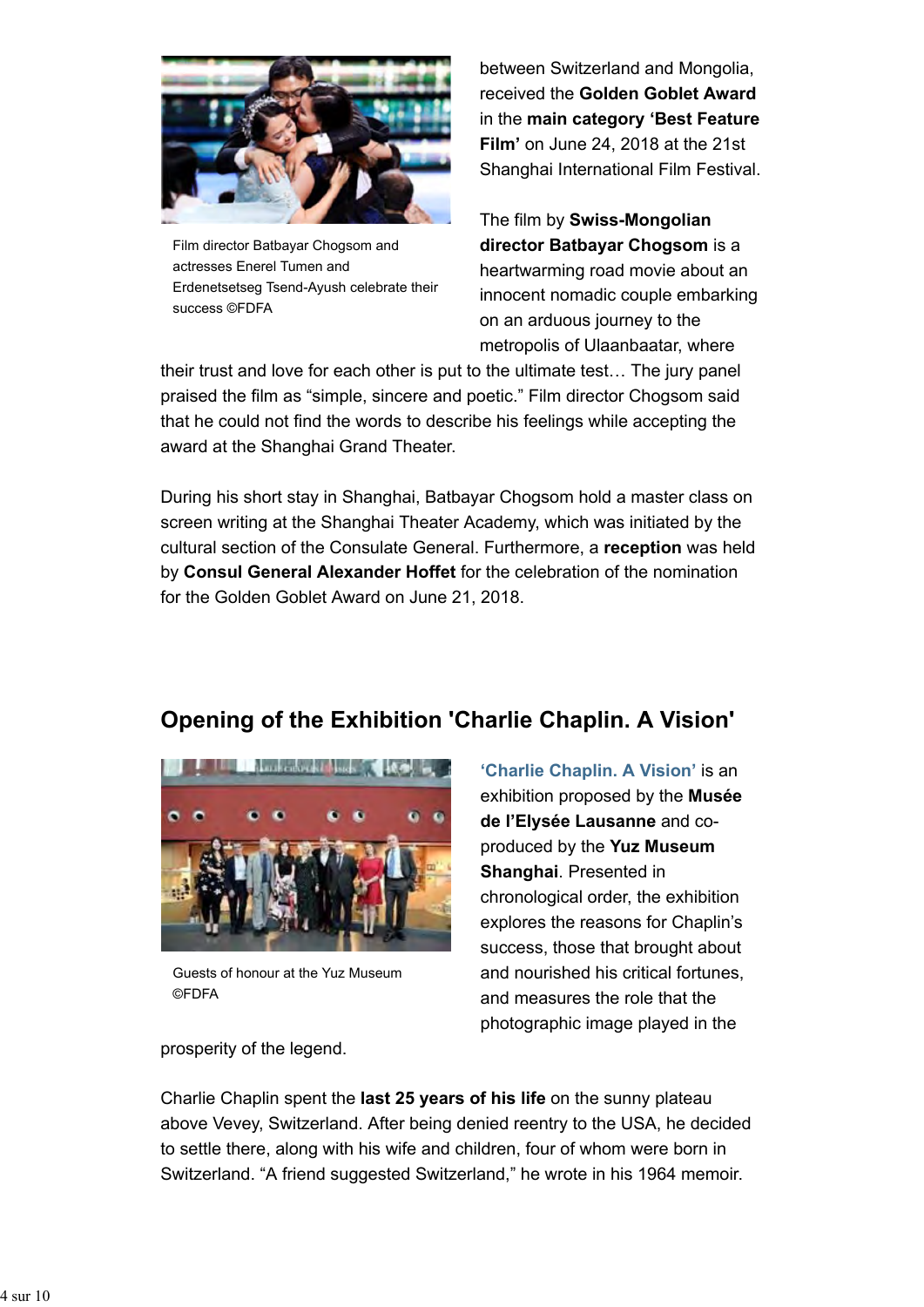Consul General Alexander Hoffet invited both museums and guests for a **reception** at the residence, before joining the **opening ceremony** at the Yuz Museum for holding a speech. As a guest of honor Eugene Chaplin, the son of Chaplin, was invited from Switzerland.

**International Piano Competition Fribourg**



Four young pianists at the International Piano Competition Fribourg ©FDFA

In early June 2018, **three young Chinese pianists**, Xia Duoduo (14 year old), Zhu Hanyuan (14-year old) and Yu Yuewen (17-year old) all students at the Middle School affiliated to Shanghai Conservatory of Music - were invited by the Association Jeune Musique (AJM) to play at the opening concert of the 9th International Piano Competition in Fribourg.

Since 2002, the AJM organizes the **biannual 'International Piano**

**Competition of Fribourg'**, which is open to young pianists up to the age of 18 and proposes a program exclusively dedicated to the 20th and 21st century's music. Moreover, the imposed pieces for the competition are chosen among Swiss composers.

In June 2016, Mrs. Yang Yunlin, senior piano teacher from the Middle School affiliated to **Shanghai Conservatory of Music** was invited to Fribourg as one of the judges for the competition. Last year in May, three Swiss students, accompanied by Mr. Michel Runtz, president of AJM and founder of the competition visited Shanghai, gave performances at the "Shanghai Spring" International Music Festival.

#### **Upcoming Events**

#### **Congress of the Swiss Abroad**

Once a year in August, the **Organisation of the Swiss Abroad**

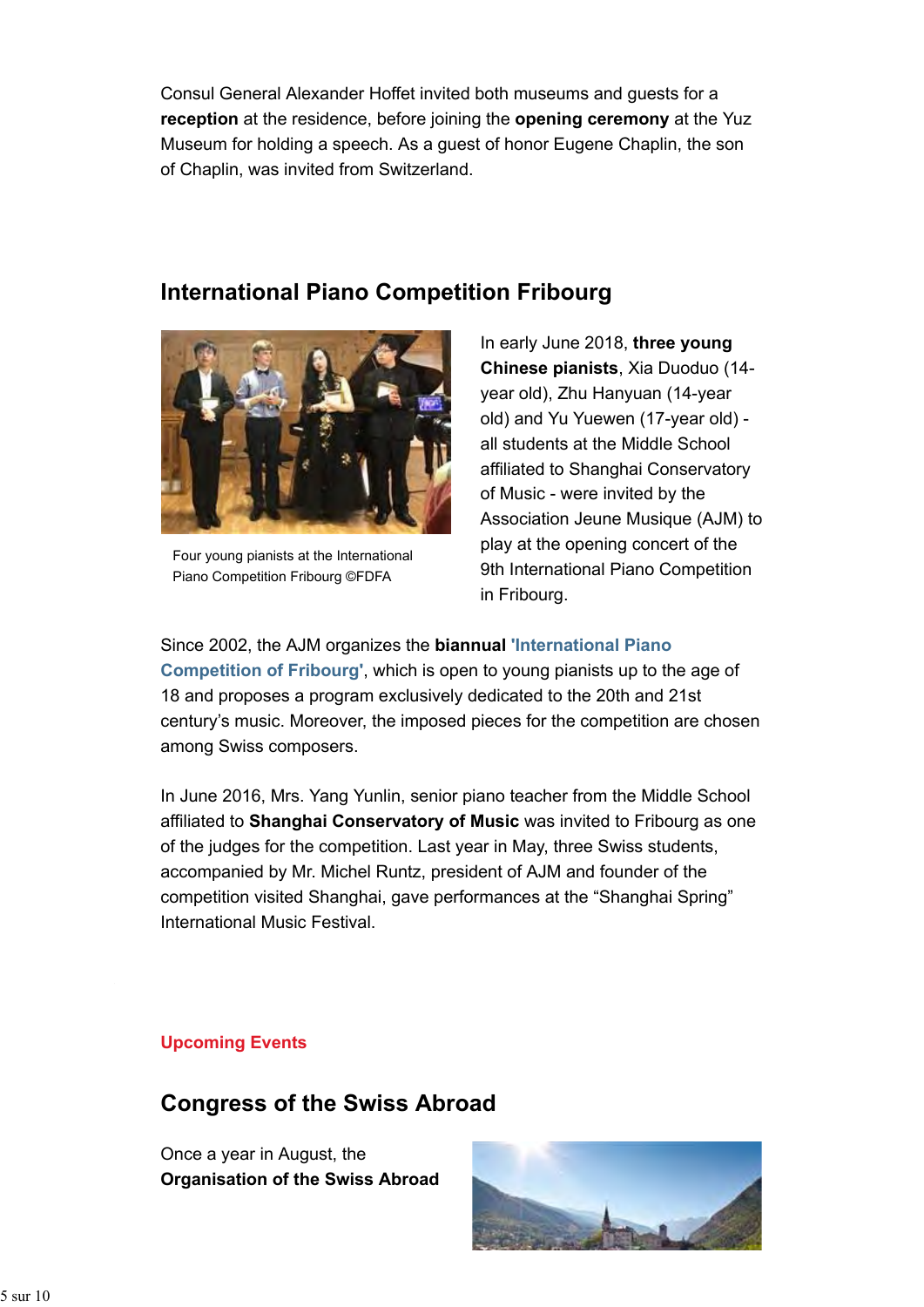**(OSA)** organises a congress for Swiss citizen living all around the world. The event has become a popular opportunity to meet and network for all those, who are interested in the international mobility of the "Fifth Switzerland".



Visp, Valais ©Visp Tourism

The varying themes are picked to match the interests and expectations of this audience.

Every year a different region of Switzerland hosts the congress. During the event up to 400 participants meet compatriots from around the world, listen to exciting speeches, inform themselves about the current news in Switzerland, talk about their own experiences and get to know interesting personalities from Swiss economy and politics.

Thanks to a varied social program including sightseeing and excursions across the host region, the participation in this event promises a unique experience.

The **96th Congress of the Swiss Abroad** will be hold from **August 10–12, 2018** in **Visp.**

#### **Cultural Newsletter of the Consulate General of Switzerland in Shanghai**

Please subscribe here and tick 'interested in culture' if you would like to receive our monthly update about Swiss events in Shanghai, Anhui, Jiangsu and Zhejiang.

#### **Swiss Business Hub**

## **Swiss Pavilion @CHINAPLAS 2018**

CHINAPLAS 2018, the **32nd International Exhibition on Plastics and Rubber Industries** was held from April 24 to April 27 in the National Exhibition and Convention Centre Shanghai.

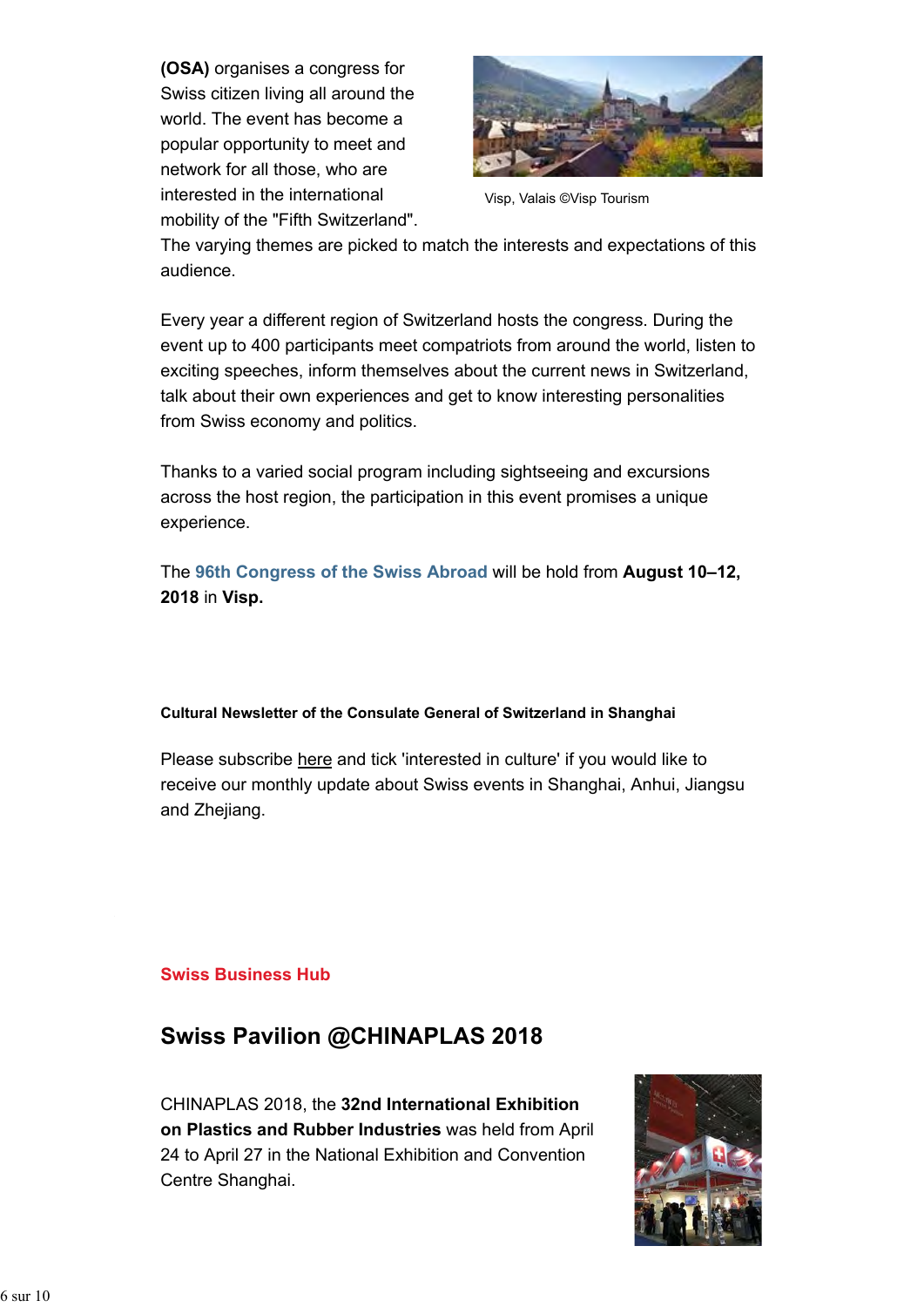For the sixth time, **S-GE (Switzerland Global Enterprise)** organized the Swiss pavilion at this trade fair. The pavilion covered 252 square meters and included 14 Swiss exhibitors.In addition, 23 individual Swiss exhibitors were present outside the pavilion.



Swiss pavillon at CHINAPLAS ©FDFA

In the evening, the Swiss delegation was invited for a reception at the residence of **Deputy Consul General Erwin Lüthi**. Present as a speaker was Dr. Stefan Justl, an expert from S-GE. He shared a case study of a communication strategy for SME's at CHINAPLAS, as well as how to use WeChat to promote companies in China.

#### **swissnex China**

## **swissnex China @ Swiss Innovation Week**



Swissnex Dome at Swiss Innovation Week July 2018 ©swissnex China

2018 has taken off to a flying start at swissnex China, as we celebrate our auspicious **10th Anniversary withcountless exciting events and projects!**

In June we had the immense pleasure of hosting seven exceptional young startups at our

Swiss Startups Pavilion as part of CES Asia 2018, who demonstrated the extraordinary prowess of Swiss innovation by laying claim to four innovation awards from various fields. In the first week of July we are participating at the Swiss Innovation Week 2018 in Beijing, organized by the Embassy of Switzerland in China.

Our special events and features include the 3<sup>rd</sup> edition of the Future of Money series: Blockchain in FinTech, the swissnex Dome and Birdly® Virtual Reality Simulator. As always, we look forward to warmly welcoming the visiting delegations from Switzerland in the forthcoming months.

Stay tuned for more events and news! Follow us on our website, WeChat (swissnex), Weibo (瑞士科技文化中心), Twitter (@swissnex China), LinkedIn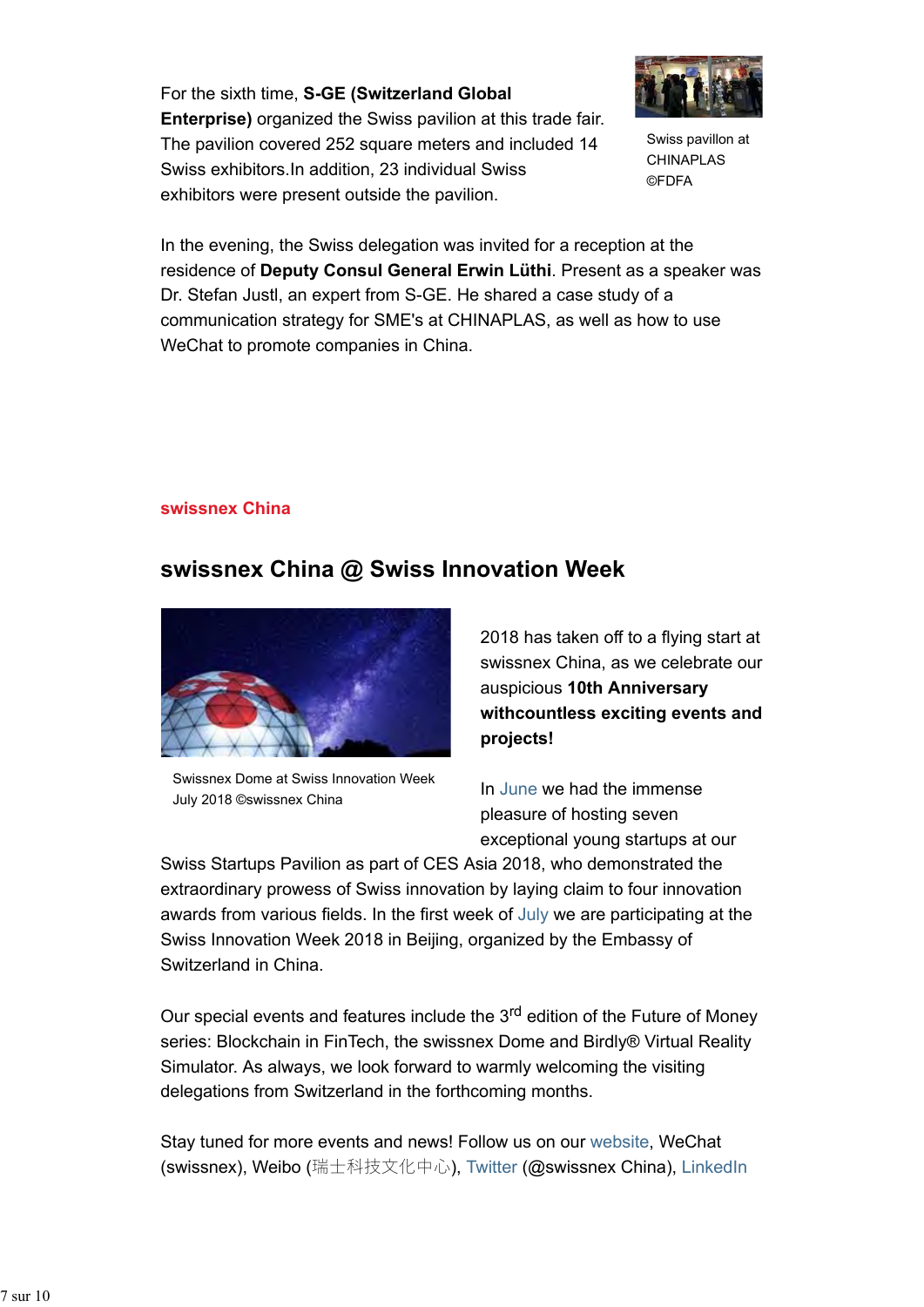(swissnex China) and Facebook (swissnex China). Sign up for our monthly Highlights Newsletter hereand our bi-monthly Science-Switzerland newsletter here.

#### **SwissCham Shanghai**

### **Swisscham Events**



Company visit to Alibaba Group ©SwissCham

**SwissCham Shanghai** organizes more than 60 events every year. We are looking forward to meeting you at our events soon!

In May, we organized a successful **company visit to Alibaba Group** in Hangzhou. Neither the thunder storm in Shanghai nor the heat in Hangzhou could diminish people's enthusiasm. It was an exclusive opportunity for our guests to know

more about the Alibaba platform and direct import models. The presentations were followed by a fantastic campus tour. Interested in our events? Please click here.

## **Member Benefit Program**

Join SwissCham and enjoy the following exclusive benefits: Be part of the Swiss business community gathering over 600 companies; benefit from our networking platform; reduced entry price to events; invitations to exclusive member only events; discount on members products and services

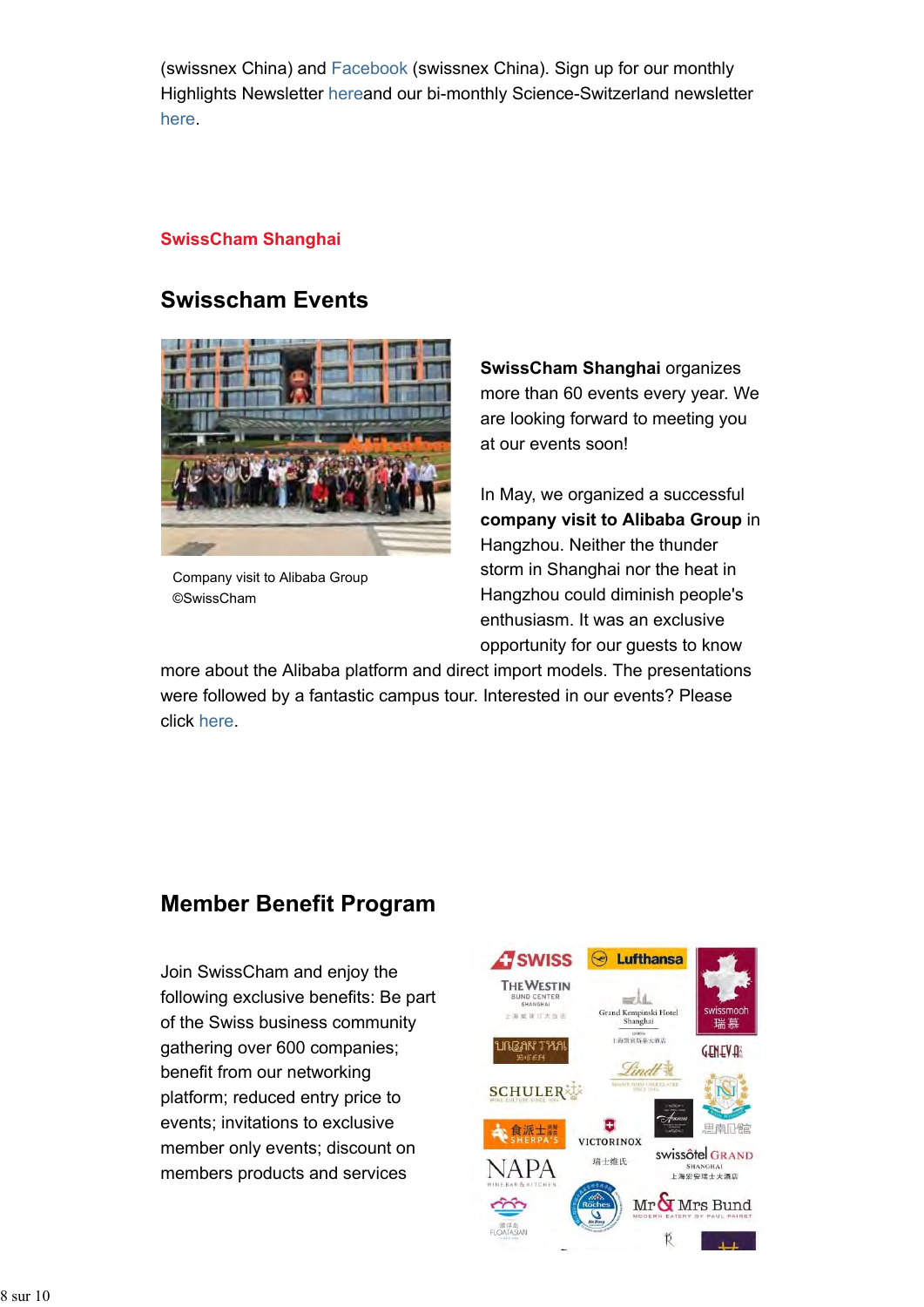(Member benefits program).

Members of SwissCham Shanghai have the exclusive opportunity to receive discounts and preferential rates in over 100 different businesses in Shanghai.

Present your SwissCham member card on site or when booking and



Members of the benefit program ©SwissCham

enjoy free cocktails, discounts on groceries, online purchase, air tickets and car rentals, special rates in language schools and sport centers, and get access to financial market information and other publications.

For more details, please contact Ariel Song by Email or by phone (021 5368 1236).

#### **Swiss Centers China**

## **Swiss Centers China Open New Office in Hongqiao**



Swiss Center in Hongqiao CBD @Swiss Centers China

The **Swiss Centers China** is honored to be one of the first organizations to join in a new "Oversea Trade Center" (OTC) at Hongqiao CBD. SCC will take up **500sqm space at OTC** and **extend its services** to support Swiss businesses setup or further development in China.

SCC shares the same vision as HQ

CBD on gathering foreign businesses and building up a trade service cluster. With its ideal location at walking distance to the Hongqiao transportation hub and the National Convention Center, Hongqiao CBD is developing from upholding the H**ongqiao World Trade Summit** and C**hina International Import Exposition (CIIE)** of November 5-10, 2018 to an international industrial cluster and a world-class business area.

For more information contact us.